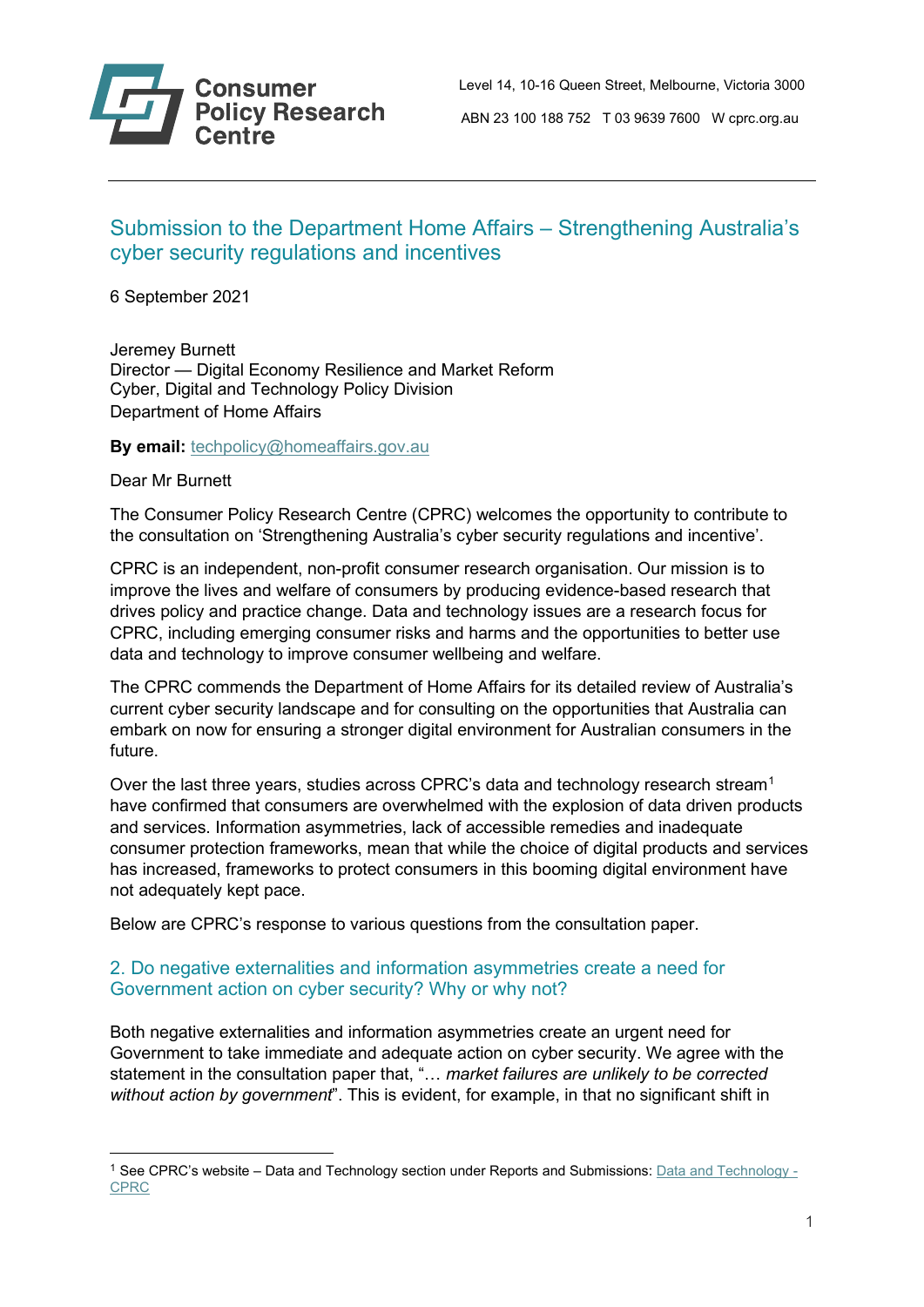industry has taken place since the release of the voluntary *Code of Practice: Security the Internet of Things for Consumers* in September 2020.

As other jurisdictions worldwide progress their cyber security legislation, without adequate intervention, the Australian Government risks Australia becoming a 'dumping ground' for subpar digital products and services, further exposing Australian consumers to cyber security threats. Our [2](#page-1-0)020 Data and Technology Consumer Survey<sup>2</sup> revealed that 94% of consumers already have high concerns regarding data breaches or hacks. The survey also highlighted Australian consumers' strong belief that government should be responsible in ensuring that consumers are protected.

Information asymmetries exist for consumers across various markets, but none are as exacerbated as they are for consumers in the digital environment. Qualitative research conducted by CPRC between June and August 2021 found that online life can be a "double-edged sword" for Australian consumers.<sup>[3](#page-1-1)</sup> While consumers value the convenience and access to more products, the online environment can feel overwhelming, especially with the level of information and marketing they experience. Participants reported feeling that they need to be experts in products and services to successfully navigate issues and access remedies. The opportunity now is to help create a more accessible and meaningful framework through legislation and incentives that protect and empower consumers in a digital environment. This requires both minimum protections and guardrails, as well as adequate information to enable choice and accountability.

#### 4. How could Australia's current regulatory environment evolve to improve clarity, coverage and enforcement of cyber security requirements?

Australian consumers expect that the laws in place protect them from current and emerging harms, but the reality is that the gap between the current regulatory environment and consumer and community expectations is significant. Fairness and safety are two consistent expectations that are voiced by consumers through our research and these elements need to play a fundamental role in improving the enforceability of cyber security requirements. Regulation needs to shift to ensure that duty of care and liability is placed on businesses and not on the consumer.

This is especially necessary when it comes to complex products, services, and cyber security risks. The expertise required to assess risk is significant and beyond what would be considered reasonable for consumers themselves to assess. This digital environment will only become more complex as technology and time progress. Clear, predictable guardrails to prevent the proliferation of unsafe products as well as provide industry with sustainable, predictable policy regimes will be essential to enable innovation.

The consultation paper notes that there are at least 51 Commonwealth, state and territory laws that could be involved in the creation of cyber security obligations. A fragmented cyber security framework will continue to lead to confusion for businesses and create further gaps in consumer protection. There must be a clear pathway for businesses to understand their obligations and for relevant regulators to have clarity on their scope of and approach to enforcement.

<span id="page-1-0"></span><sup>2</sup> CPRC, "2020 Data and Technology Consumer Survey", (December 2020)[, CPRC 2020 Data and Technology](https://cprc.org.au/publications/cprc-2020-data-and-technology-consumer-survey/)  [Consumer Survey -](https://cprc.org.au/publications/cprc-2020-data-and-technology-consumer-survey/) CPRC.

<span id="page-1-1"></span><sup>3</sup> CPRC, "Consumer Wellbeing Report: Phase 1", Draft, Unpublished.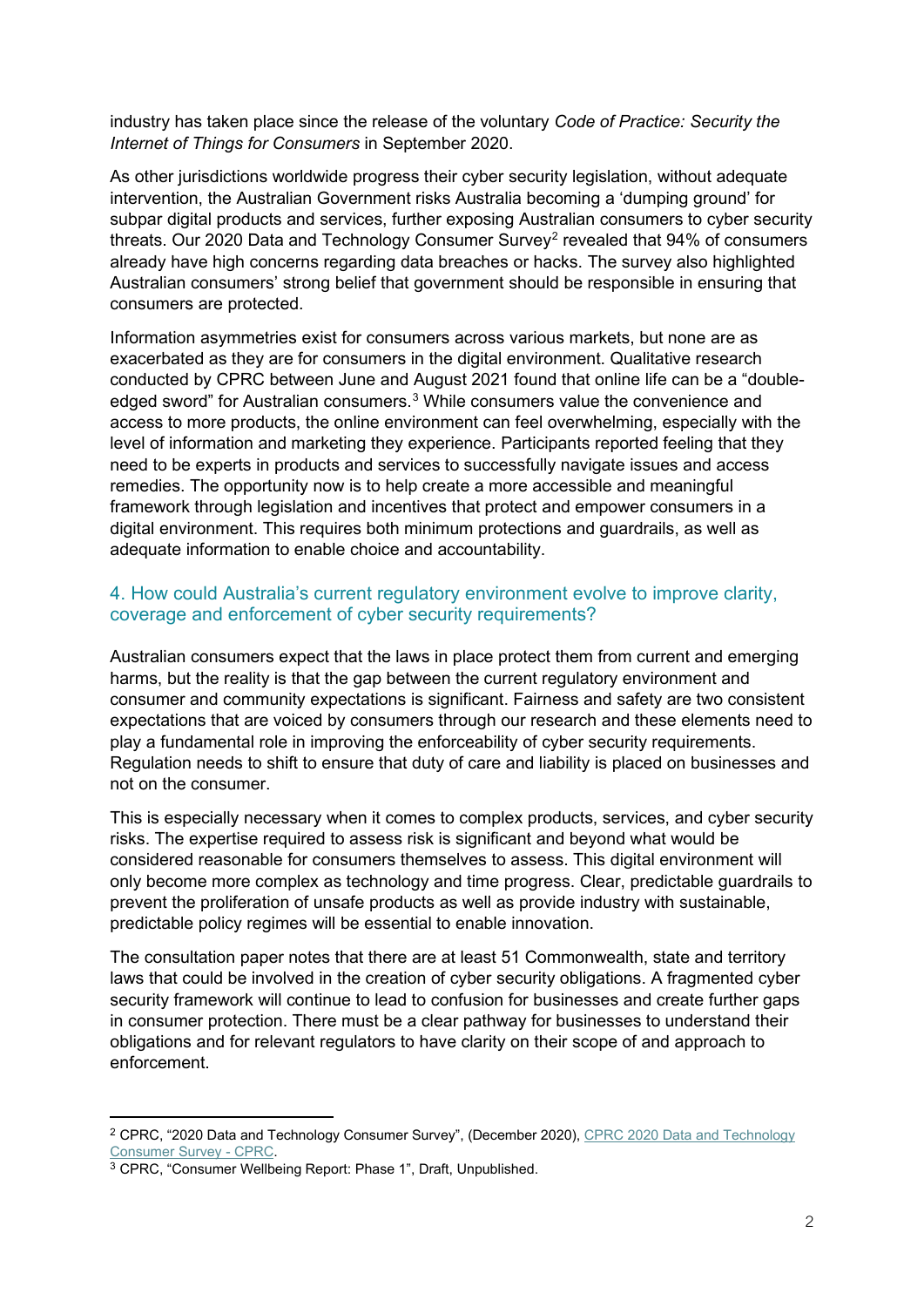### 8. Would a cyber security code under the Privacy Act be an effective way to promote the uptake of cyber security standards in Australia? If not, what other approach could be taken?

We agree that a code under the Privacy Act could assist in increasing the uptake of cyber security standards in Australia. We also agree that greater clarity of Australian Privacy Principle (APP) 11 with a focus on minimum standards instead of best practice could help drive positive change in handling of personal data. However, the code would need to avoid vague language such as "reasonable steps" and provide practical obligations that can be effectively measured and enforced. Our research shows that the opacity of how personal data is collected and used in a digital environment continues to be of high concern for Australian consumers. Our 2020 Data and Technology Consumer Survey revealed that 94% of Australian consumers do not feel comfortable with how their personal information is collected and shared online:

- Only 12% of consumers feel that they have a clear understanding of how their personal information is collected and shared.
- Only 6% of consumers are comfortable with how their personal information is collected and shared online.[4](#page-2-0)

Inclusion of a code under the APP, however, cannot be done in isolation, as it will not provide adequate consumer protection. It also will not cover all actors in the supply chain, noting that most small business operators (business with an annual turnover of less than \$3 million) are not recognised as APP entities, and thus would be exempt from the code. Urgent economywide reforms are needed to protect consumers from data extraction and manipulation in an online environment, including:

- introducing an unfair trading prohibition
- strengthening unfair contract terms provisions
- introducing of a general safety provision
- reforming the Privacy Act to give consumers more control and agency over their data, including:
	- $\circ$  introduction of a direct right of action
	- o requirement to gain consumer consent for data collection
	- o procedures and processes that safeguard personal and sensitive information
	- o implementing pro consumer defaults
	- o strengthening privacy notice requirements
	- o greater transparency of data collection practices
	- $\circ$  right to erasure mandatory deletion of information that leads to risk.

With other reforms also underway that specifically focus on opening up consumer data (e.g. Consumer Data Right and Australian Data Strategy), it will also be critical that a cyber security code for managing personal information adequately addresses the risks in greater portability of data.

<span id="page-2-0"></span><sup>4</sup> CPRC, "2020 Data and Technology Consumer Survey", (December 2020)[, CPRC 2020 Data and Technology](https://cprc.org.au/publications/cprc-2020-data-and-technology-consumer-survey/)  [Consumer Survey -](https://cprc.org.au/publications/cprc-2020-data-and-technology-consumer-survey/) CPRC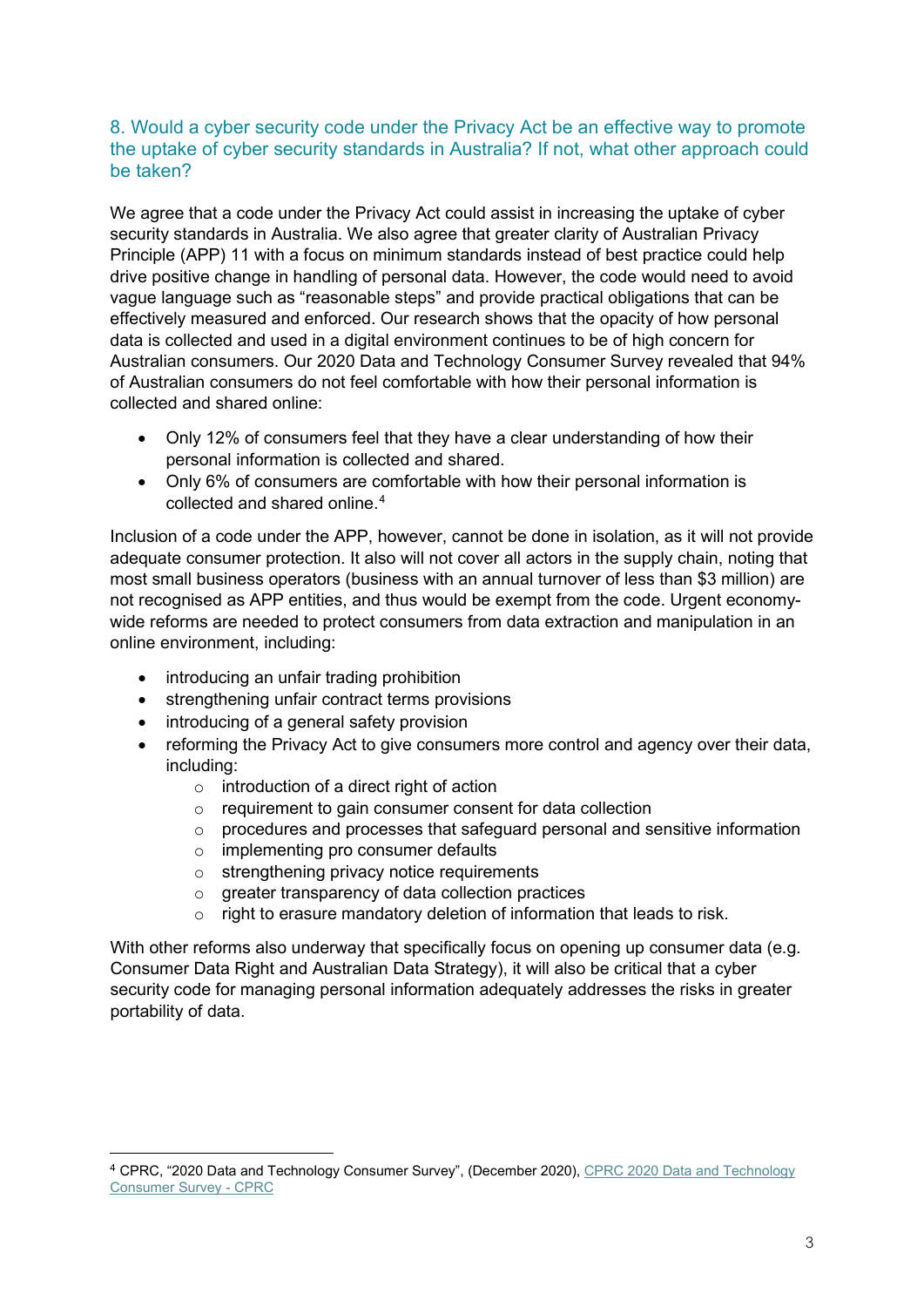#### 10. What technologies, sectors or types of data should be covered by a code under the Privacy Act to achieve the best cyber security outcomes?

In terms of data that should be covered by a code, the scope should not be limited to direct, identifiable data only. Currently, data is being collected, shared and used in Australia in a way which is not in line with consumers and community expectations. For example, our report, *A day in life of data*, specifically highlights the lack of focus on the operation of data brokers to date in Australia, despite their central role in exchanging and combining personal information and how easily deidentified pieces of data can be collated to reidentify people in the digital environment.<sup>[5](#page-3-0)</sup> The code should aim to create a safe and effective ecosystem for consumers to control and share their data, and where data transforms to open data, there should be protocols in place to mitigate the risk of reidentification via collection of deidentified data.

# 11. What is the best approach to strengthening the cyber security of smart devices in Australia? Why?

Currently, many physical products in Australia are subject to only ex-post regulation and do not require any form of certification or testing prior to being sold in the market<sup>[6](#page-3-1)</sup>. Compliance is managed through surveillance and monitoring of samples across the market by regulators.<sup>[7](#page-3-2)</sup> This approach can only be maintained when the product set is small but with the variety and range of products and services continuously growing in the digital environment, this approach is unsustainable for smart devices. Due consideration needs to be given for cyber security in smart devices to potentially be regulated through a combination of both exante and ex-post regulation.

One of the key insights at the Consumers International Digital Hive Summit in 2019 highlighted the need for consumer protection to begin at the product design stage and then reflected throughout the supply chain, not just at the point of purchase.<sup>8</sup> A 'security and safety by design' approach is key to reducing the likelihood of substandard products and services entering the market in the first place, and then ex-post enforcement can assist in identifying and managing rogue actors who are likely operating in the low-value goods space. However, this is dependent on regulators having the capacity and capability to effectively monitor and enforce the market. Regulators may need to consider alternative surveillance frameworks that do not rely on in-house surveillance alone. There needs to be significant shift from the traditional surveillance mindset. Regulators will need to consider alternative frameworks such as leveraging partnerships with cyber security experts (including ethical hackers) and collaborating with international regulators to ensure surveillance is effective in detecting current and possible future cyber security threats in smart devices. Regulatory sandboxes can also provide the opportunity to work collaboratively with actors across the supply chain to test innovative regulatory requirements.

<span id="page-3-0"></span><sup>5</sup> Richmond, B, "A Day in the Life of Data", CPRC (2019)[, Research Report: A Day in the Life of Data -](https://cprc.org.au/publications/research-report-a-day-in-the-life-of-data/) CPRC.

<span id="page-3-1"></span><sup>6</sup> See [Mandatory standards | Product Safety Australia](https://www.productsafety.gov.au/product-safety-laws/safety-standards-bans/mandatory-standards)

<span id="page-3-2"></span><sup>7</sup> See surveillance example: ACCC's product safety surveillance program: [Surveillance program | Product Safety](https://www.productsafety.gov.au/product-safety-laws/compliance-surveillance/surveillance-program)  [Australia](https://www.productsafety.gov.au/product-safety-laws/compliance-surveillance/surveillance-program)

<span id="page-3-3"></span> $8$  Key take-outs from CPRC Digital Hive Summit 2019: [Highlights from the #DigitalHive Summit -](https://cprc.org.au/2019/04/30/highlights-from-the-digitalhive-summit-2/) CPRC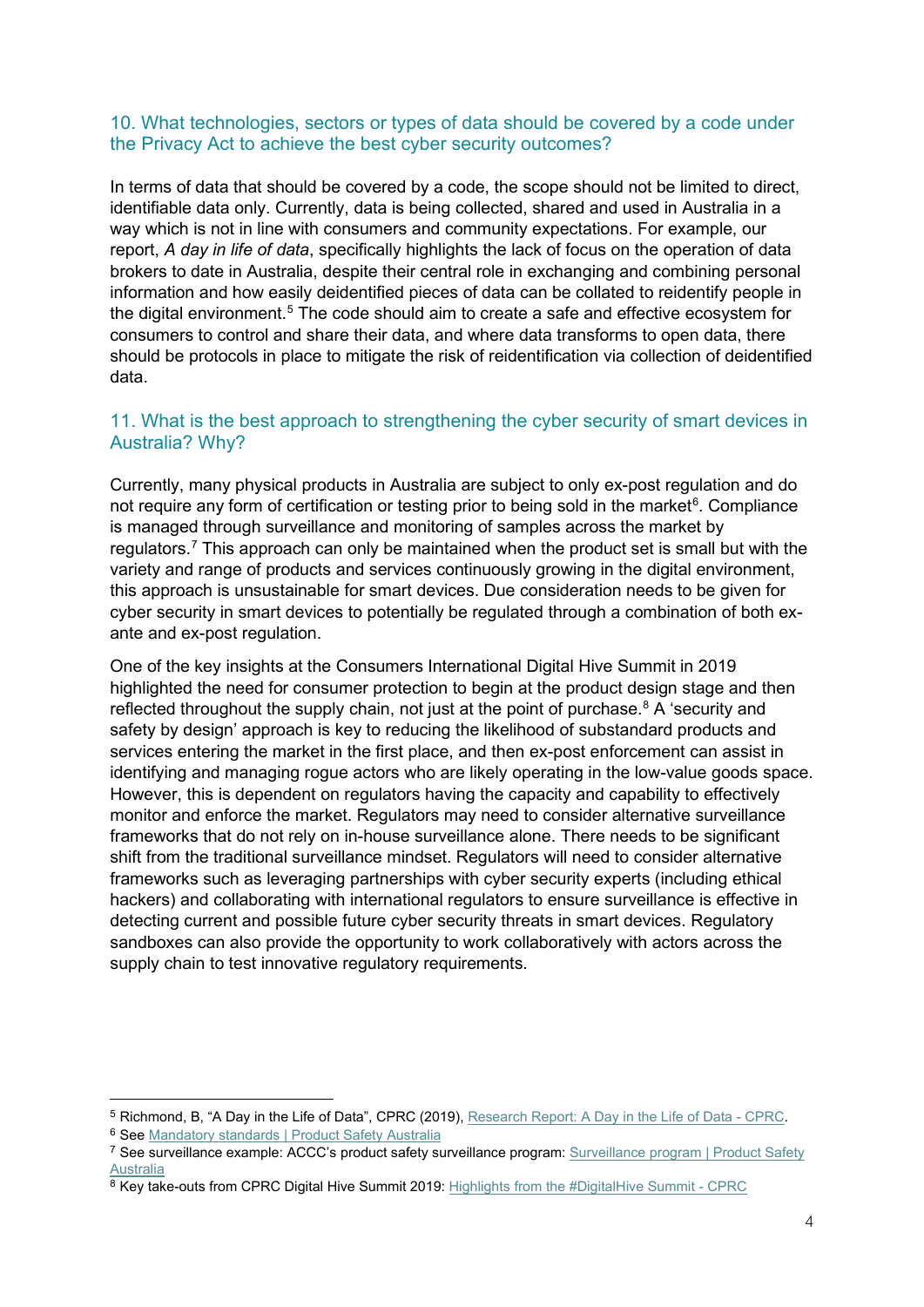12. Would ESTI EN 303 645 be an appropriate international standard for Australia to adopt as a standard for smart devices? a. If yes, should only the top 3 requirements be mandated, or is a higher standard of security appropriate? b. If not, what standard should be considered?

We agree that the implementation of standard ETSI EN 303 645 could significantly improve the protection offered to Australian consumers using smart devices. It is our understanding that the UK Government will be mandating the following three requirements from the standard:

- No use of universal default passwords (*Requirement 5.1 No universal default passwords*).
- Public point of contact for consumers to report vulnerabilities (*Requirement 5.2 Implement a means to manage reports of vulnerabilities*).
- Information at point of sale detailing an expiry date for software updates (*Requirement 5.3 Keep software updated*). [9](#page-4-0)

Given that Australia currently ranks last in manufacturing self-sufficiency among all OECD countries<sup>10</sup>, many of the smart devices used by Australian consumers are likely to be designed and manufactured overseas. Where possible, alignment with international standards (voluntary or mandated) will ensure broader consumer choice. Bespoke regulation is likely to narrow consumer choice and increase product costs for Australian consumers.

However, ETSI EN 303 645 includes other requirements that are equally important for protecting consumers:

- Requirement 5.8 Ensure that personal data is secure.
- Requirement 5.9 Make systems resilient to outages.
- Requirement 5.11 Make it easy for users to delete user data.

The reason that these may not be mandated by the UK Government is because of other complementary regimes that exist within its jurisdiction. The General Data Protection Regulation (GDPR)<sup>[11](#page-4-2)</sup> and the Data Protection Act 2018<sup>12</sup> include provisions for the right to erase personal data and protection of personal data in general. The UK General Product Safety Regulation<sup>13</sup>, which is equivalent to a general safety provision, requires, "...all *products to be safe in their normal or reasonably foreseeable usage and enforcement authorities have powers to take appropriate action when this obligation isn't met*". Given that Australia's Privacy Act has not been updated since 1988 and there has been little to no progress by Treasury in introducing a general safety provision within the Australian Consumers Law (ACL) since it was first called for in 2018 by the ACCC<sup>14</sup>, implementation of requirements 5.1 to 5.3 of ETSI EN 3030 645 standard alone will not be sufficient in

<span id="page-4-0"></span><sup>&</sup>lt;sup>9</sup> UK Government's media release on 21 April 2021: New cyber security laws to protect smart devices amid [pandemic sales surge -](https://www.gov.uk/government/news/new-cyber-security-laws-to-protect-smart-devices-amid-pandemic-sales-surge) GOV.UK (www.gov.uk) and Final draft ETSI EN 3030 645 V2.1.0[: EN 303 645 -](https://www.etsi.org/deliver/etsi_en/303600_303699/303645/02.01.00_30/en_303645v020100v.pdf) V2.1.0 -[CYBER; Cyber Security for Consumer Internet of Things: Baseline Requirements \(etsi.org\).](https://www.etsi.org/deliver/etsi_en/303600_303699/303645/02.01.00_30/en_303645v020100v.pdf)

<span id="page-4-1"></span><sup>10</sup> Stanford, Jam, "A Fair Share for Australian Manufacturing", The Australia Institute – Centre for Future Work (July 2020), [A Fair Share for Australian Manufacturing -](https://www.futurework.org.au/a_fair_share_for_australian_manfacturing) Centre for Future Work.

<span id="page-4-2"></span><sup>&</sup>lt;sup>11</sup> See Guide to the General Data Protection Regulation (GDPR): [guide-to-the-general-data-protection-regulation](https://assets.publishing.service.gov.uk/government/uploads/system/uploads/attachment_data/file/711097/guide-to-the-general-data-protection-regulation-gdpr-1-0.pdf)[gdpr-1-0.pdf \(publishing.service.gov.uk\).](https://assets.publishing.service.gov.uk/government/uploads/system/uploads/attachment_data/file/711097/guide-to-the-general-data-protection-regulation-gdpr-1-0.pdf)

<span id="page-4-3"></span><sup>&</sup>lt;sup>12</sup> See UK Data Protection Act 2018[: Data Protection Act 2018 \(legislation.gov.uk\).](https://www.legislation.gov.uk/ukpga/2018/12/contents)

<span id="page-4-4"></span><sup>13</sup> See General Product Regulations 2005 – Guidance for Businesses[: General Product Safety Regulations 2005 -](https://www.gov.uk/government/publications/general-product-safety-regulations-2005) [GOV.UK \(www.gov.uk\)](https://www.gov.uk/government/publications/general-product-safety-regulations-2005)

<span id="page-4-5"></span><sup>&</sup>lt;sup>14</sup> See speech by Rod Sims at the National Consumer Congress 2018: 2018 product safety and consumer [protection priorities | ACCC](https://www.accc.gov.au/speech/2018-product-safety-and-consumer-protection-priorities)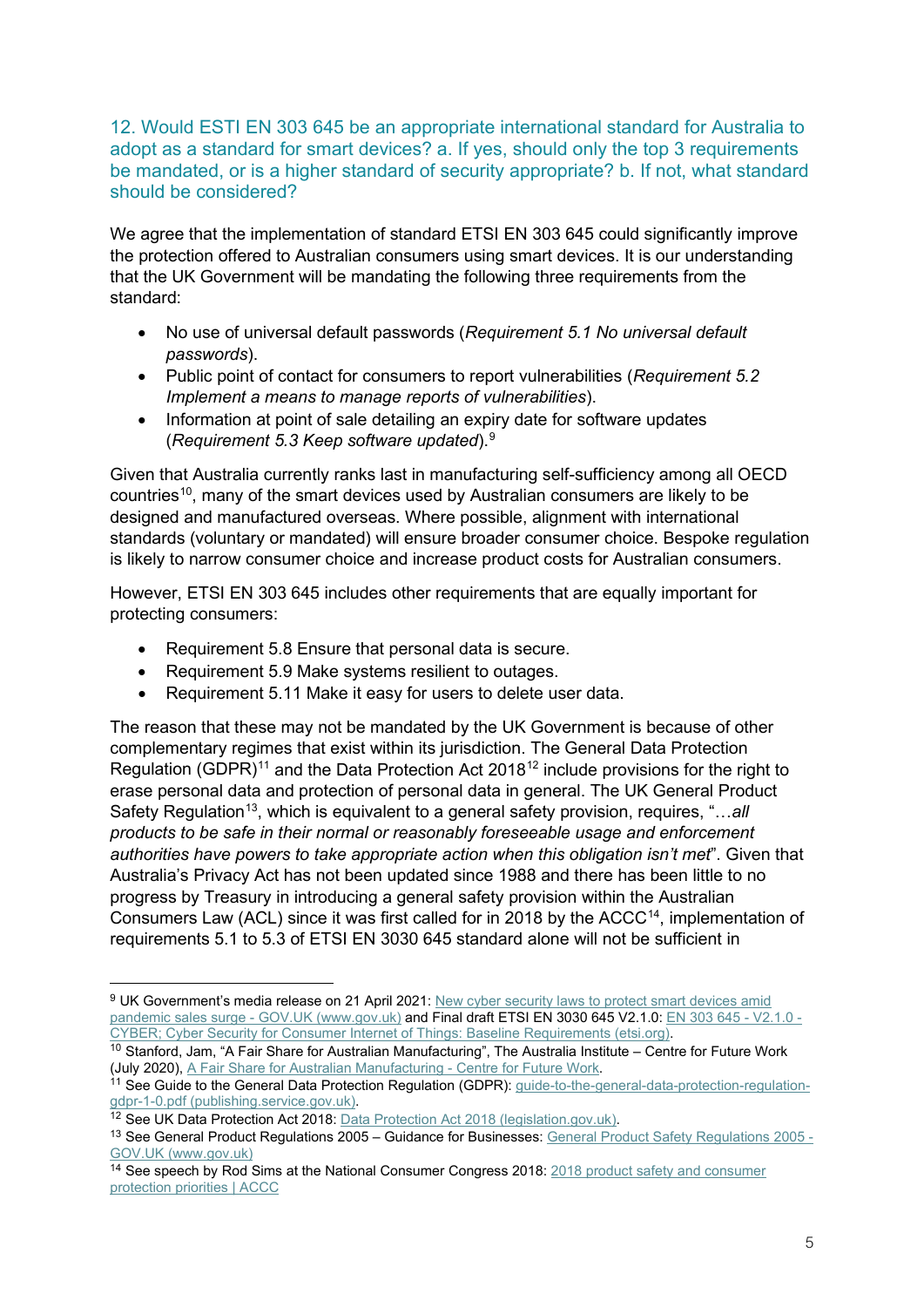mitigating cyber security threats for Australian consumers. As mentioned in our response to question 8, several urgent reforms need to be progressed simultaneously for cyber security regulation to be successfully implemented in Australia.

# 16. What is the best approach to encouraging consumers to purchase secure smart devices? Why?

Trust is crucial in consumer's purchase of any smart devices. A key part of building consumer confidence and trust is reducing information asymmetry prior to the point of purchase. This will assist consumers in making an informed purchasing decisions for secure smart devices. Ultimately, information should be:

- clear and easy to understand
- be comparable across products
- available through a trusted source
- unbiased, ensuring any sponsored content is clearly distinguishable from genuine expert advice.

We continue to urge policy makers to develop and publish service quality ratings, where market stewards take a more active role in developing and publishing service quality ratings, informed by consumer testing, drawing on regulatory data. A good example of this is the ACCC broadband speed testing, which also led to specific guidance for internet service providers.[15](#page-5-0) It is positive to see that the consultation paper is giving due consideration to security ratings and upfront information on product longevity via software updates to nudge consumers in choosing more secure smart devices. However, we reiterate the limitations of relying on information remedies alone in these complex product and service markets.

# 17. Would a combination of labelling and standards for smart devices be a practical and effective approach? Why or why not?

We agree that a combination of labelling and standards would be a practical and effective approach in reducing the impact of cyber security threats to consumers. Clear labelling which provides key security information prior to the point of purchase can help consumers distinguish between products that are either more or less secure, with the aim to aid better purchasing decisions.

Effective standards would help ensure that what is available for sale in the marketplace incorporates minimum security expectations and has been developed with the intention of safety and security in mind, especially if standards impose a mindset of 'security by design'. This would also assist in alleviating the burden from consumers to become 'experts' to be able to decipher between secure and non-secure smart products or needing to actively seek out clearer information from alternative sources. [16](#page-5-1)

# 19. Would a security expiry date label be most appropriate for a mandatory labelling scheme for smart devices? Why or why not?

A mandatory expiry date labelling scheme that is consistently applied across all smart products would provide consumers with a clear comparative information when choosing between different devices. Depending on the product and its intended use, consumers would

<span id="page-5-0"></span><sup>15</sup> See ACCC's broadband speed webpage: [Broadband speeds | ACCC.](https://www.accc.gov.au/consumers/internet-landline-services/broadband-speeds)

<span id="page-5-1"></span><sup>16</sup> See Mozilla's guide to safe and secure connected products: <https://foundation.mozilla.org/en/privacynotincluded>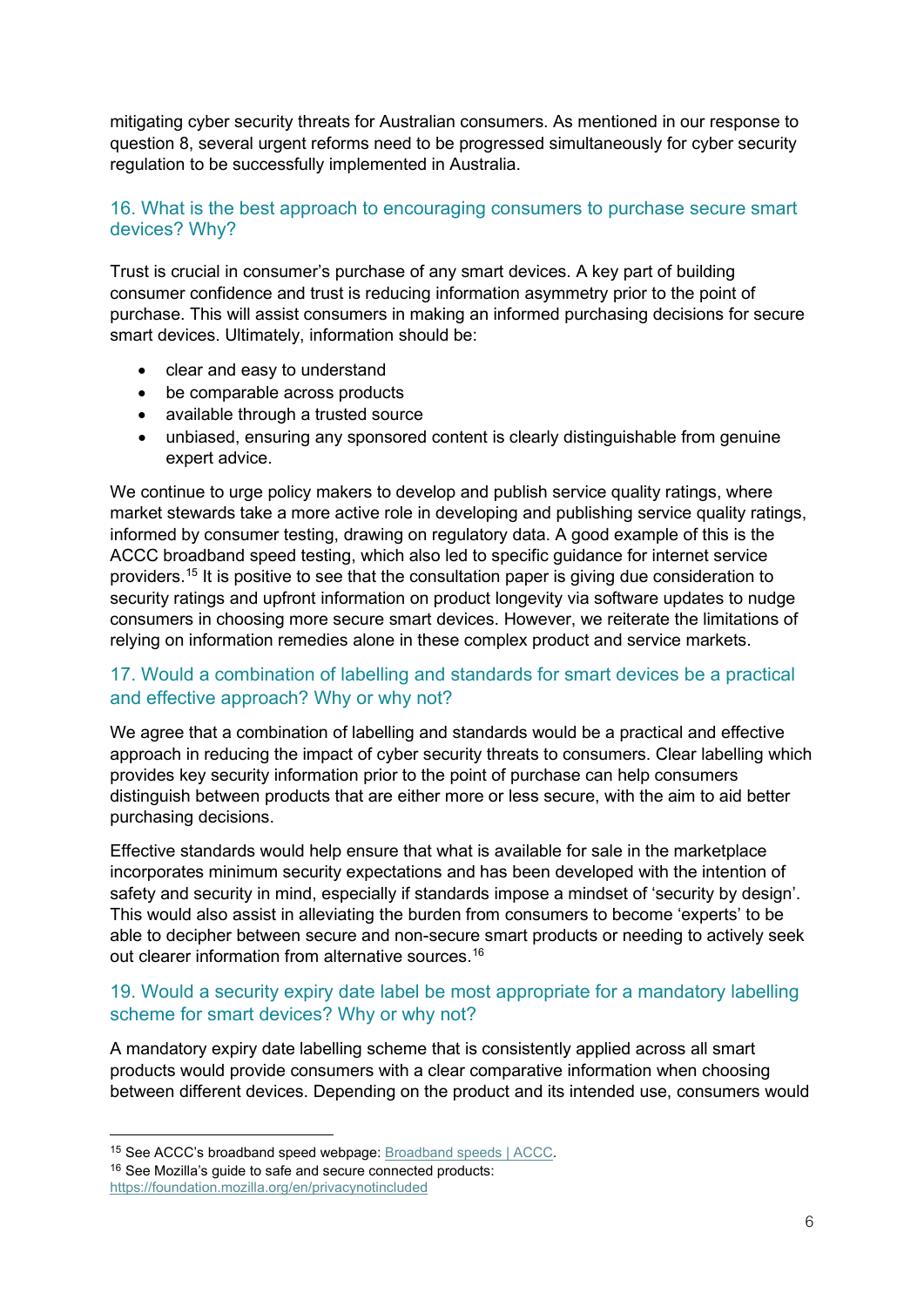assist consumers to identify whether the product will suit their needs. However, the example label on page 39 of the consultation paper only notes the year of expiry (i.e. Cyber protection until 2025). The label should articulate a clearer timeframe (e.g. Cyber protection until Dec 2025 or Cyber protection until end 2025) to avoid ambiguity of when product may no longer be supported. Also, a consumer education campaign would need to support the implementation of any labelling scheme to ensure consumers are aware of and understand the risks of using a product past its cyber protection expiry date.

# 20. Should a mandatory labelling scheme cover mobile phones, as well as other smart devices? Why or why not?

Mobile phones should remain in scope for any mandatory labelling scheme as it is one of the most used smart devices by consumers in Australia. Our 2020 Data and Technology Consumer Survey indicated that location apps and GPS devices were the most used internet-connected devices, followed by smart assistants and exercise health trackers. This is no surprise as many of these features are accessible via smart phones, which Deloitte reported that in 2020, 92% of Australians had direct access to a smart phone.[17](#page-6-0) In comparison, other smart devices are still not as prominent in Australian households. Our 2020 data and technology consumer survey revealed that less than 8% of Australians currently use the following internet connected devices:

- Smart household appliances (7%)
- Smart home security system (6%)
- Smart thermostat (2%)
- Smart baby monitor  $(2\%)$ .<sup>[18](#page-6-1)</sup>

In addition to assisting consumers distinguish between genuine and grey market products, covering mobile phones in the mandatory labelling scheme would also reduce the ambiguity of how long a phone would be supported with critical software updates. Qualitative research conducted by CPRC between June and August 2021 revealed that consumers feel betrayed when smart phones stop receiving relevant software updates, suddenly rendering them obsolete.[19](#page-6-2) Once again, having information upfront would ensure consumers can make an informed decision prior to purchase.

# 21. Would it be beneficial for manufacturers to label smart devices both digitally and physically? Why or why not?

It is not just beneficial but critical that any information that would be available to a consumer prior to purchase in a physical setting, should also be available in a digital setting – and importantly needs to be consistent across different marketplaces. Our 2020 consumer data survey revealed that the frequency of engagement in online shopping is steadily increasing with 61% of respondents visiting online shopping websites on a monthly basis, if not more frequently (28% visiting at least once a week – up from 21% in [20](#page-6-3)18).<sup>20</sup> The trend towards online shopping was further echoed in our Consumers and COVID-19 survey data<sup>[21](#page-6-4)</sup> which

<span id="page-6-0"></span><sup>17</sup> Deloitte, "Digital Consumer Trends 2020 – Unlocking lockdown", (2020), [Digital Consumer Trends 2020 |](https://www2.deloitte.com/au/en/pages/technology-media-and-telecommunications/articles/digitalconsumertrends.html)  [Deloitte Australia | Technology, Media & Telecommunications, Mobile, Trends.](https://www2.deloitte.com/au/en/pages/technology-media-and-telecommunications/articles/digitalconsumertrends.html)

<span id="page-6-1"></span><sup>18</sup> CPRC, "2020 Data and Technology Consumer Survey", (December 2020), CPRC 2020 Data and Technology [Consumer Survey -](https://cprc.org.au/publications/cprc-2020-data-and-technology-consumer-survey/) CPRC.

<span id="page-6-2"></span><sup>&</sup>lt;sup>19</sup> CPRC, "Consumer Wellbeing Report: Phase 1", Draft, Unpublished.

<span id="page-6-3"></span><sup>&</sup>lt;sup>20</sup> CPRC, "2020 Data and Technology Consumer Survey", (December 2020), CPRC 2020 Data and Technology [Consumer Survey -](https://cprc.org.au/publications/cprc-2020-data-and-technology-consumer-survey/) CPRC.

<span id="page-6-4"></span><sup>&</sup>lt;sup>21</sup> CPRC, "Unfair Trading Practices in Digital Market: Evidence and Regulatory Gaps", (March 2021), Unfair [Trading Practices in Digital Market: Evidence and Regulatory Gaps -](https://cprc.org.au/publications/unfair-trading-practices-in-digital-market-evidence-and-regulatory-gaps/) CPRC.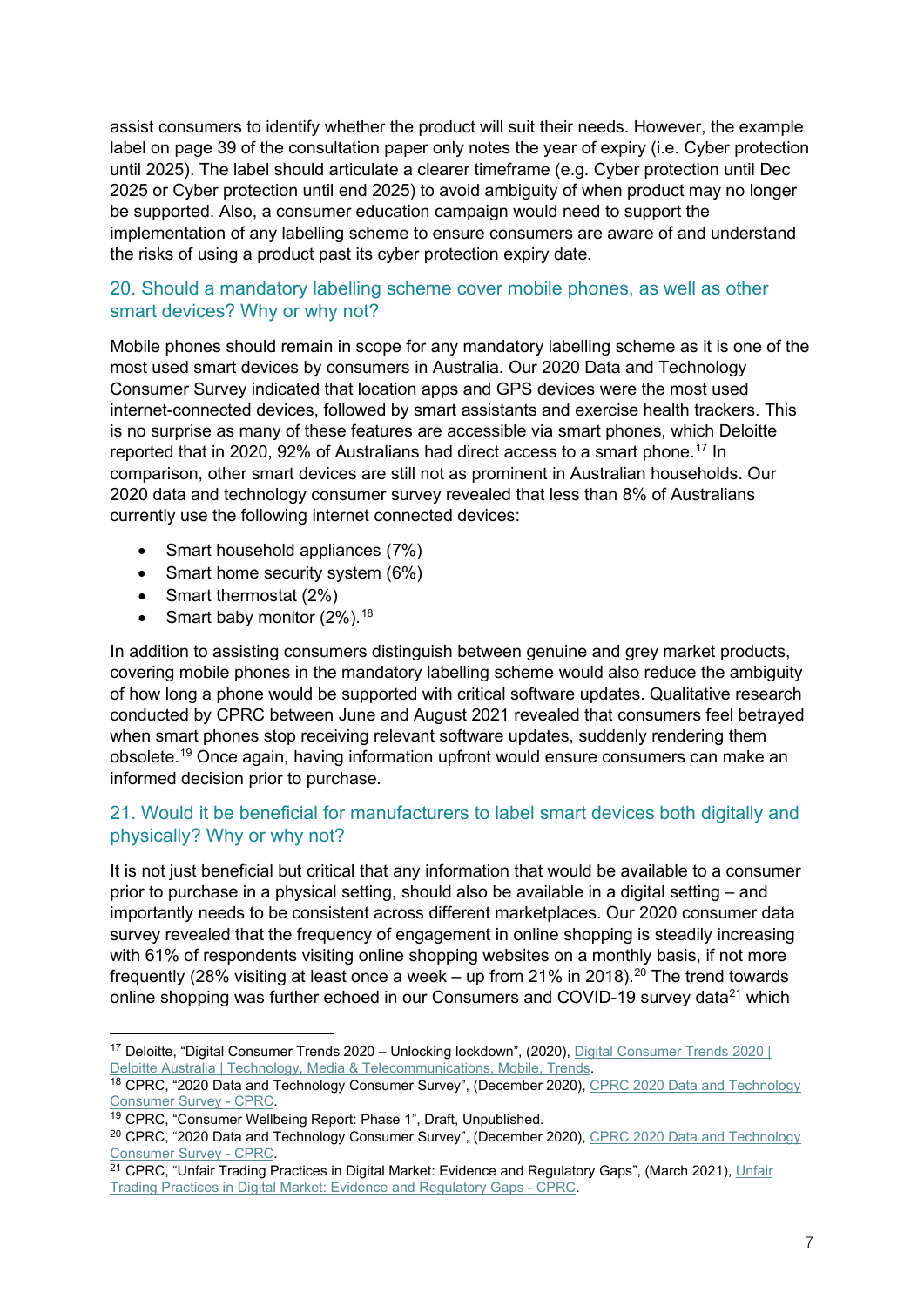indicated that by September 2020, 28% of consumers were spending more time online shopping for personal items in comparison to a pre-COVID month. With more consumer engagement in the online retail space, consumers need to have confidence with the purchases they are making online.

As an example, it was positive to see that the mandatory standards on button batteries and products containing button batteries which was introduced in 2020 included specific warnings which were recommended to be featured online in the product description. A similar approach could be applied to labelling of smart products. However, these are recommendations only and are not mandated, nor enforced. As we have raised in previous submissions<sup>22</sup>, including our most recent submission in August 2020 to the ACCC on Digital Platforms Inquiry into online retail marketplaces, we urge Government to hold online marketplaces to a much higher accountability that is at par with bricks and mortar stores.<sup>[23](#page-7-1)</sup>

# 26. What issues have arisen to demonstrate any gaps in the Australian Consumer Law in terms of its application to digital products and cyber security risk?

The ACL in its current form places undue burden on consumers to identify exact cause of harm and to seek an effective remedy. We agree with the various challenges noted in the consultation paper, especially with applying consumer guarantees to seek recourse, which is often challenging to apply for physical products but is further exasperated in a digital environment due to the extensive information asymmetries. The ACL also takes a very linear view of the supply chain, which causes further challenges as digital actors can move fluidly in and out of the supply chain, making it difficult to identify whether a cyber security incident was caused by a specific product, software update or an amalgamation of two digital products.

Unlike physical products that can only cause physical harm where cause and consequence are direct and visible, digital products and services, especially smart devices, have the potential to cause both physical and digital harms<sup>[24](#page-7-2)</sup>. It is difficult to ascertain what the longterm impacts may be, but it is reasonable to assume that consumers are likely to experience flow-on negative impacts due to a cyber security incident. This is further exacerbated in situations where a consumer may not even be aware that they have been subject to a cyber security incident. These scenarios create a challenging environment for consumers to seek recourse via the ACL in its current form. A general safety provision, as mentioned previously in the submission, would help increase consumer protection and address some of the challenges that consumers are likely to face when using digital products.

# 27. Are the reforms already being considered to protect consumers online through the Privacy Act 1988 and the Australian Consumer Law sufficient for cyber security? What other action should the Government consider, if any?

Please see our response to question 8 where we call for a variety of urgent reforms that need to take place in addition to the revision of the Privacy Act 1988 to create a fairer and safer market for Australian consumers.

<span id="page-7-0"></span><sup>&</sup>lt;sup>22</sup> CPRC, "Unfair Trading Practices in Digital Market: Evidence and Regulatory Gaps", (March 2021), Unfair [Trading Practices in Digital Market: Evidence and Regulatory Gaps -](https://cprc.org.au/publications/unfair-trading-practices-in-digital-market-evidence-and-regulatory-gaps/) CPRC.

<span id="page-7-1"></span><sup>&</sup>lt;sup>23</sup> See submission: [Submission to ACCC: Digital Platform Services Inquiry –](https://cprc.org.au/publications/submission-to-accc-digital-platform-services-inquiry-online-marketplaces/) Online Marketplaces - CPRC.

<span id="page-7-2"></span><sup>24</sup> OECD (2016), "The Internet of Things: Seizing the Benefits and Addressing the Challenges", *OECD Digital Economy Papers*, No. 252, OECD Publishing, Paris, [https://doi.org/10.1787/5jlwvzz8td0n-en.](https://doi.org/10.1787/5jlwvzz8td0n-en)